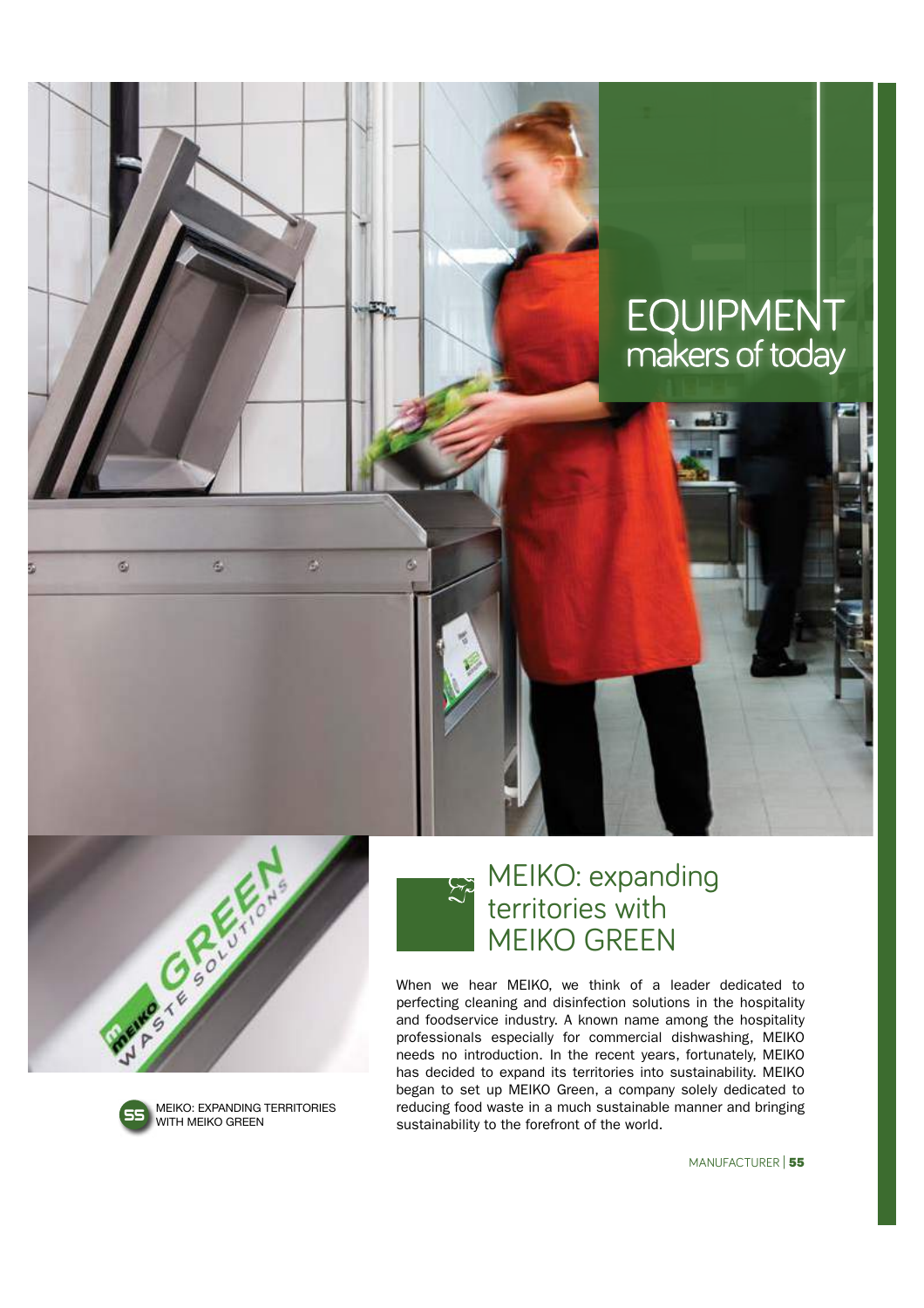

# THE GREEN START TO MEIKO GREEN SOLUTIONS

Founded by MEIKO and BioTrans in March 2018, MEIKO Green Waste Solutions combines more than 30 years of experience in food waste management system. MEIKO Green Waste Solutions was a decision made by the MEIKO group to sustain its core focus on commercial dishwashing and food waste management systems, as much as both are linked to one another. At the same time, the innovative solutions were meant to solve a massive problem in hospitality world - arbitrating wastes produced in commercial kitchens. Typically, in the process of dishwashing, most organic waste finds its point of origin at the dish and warewashing areas of commercial kitchens.

To offer a portfolio of different solutions addressing this problem, the Swiss company, Biotrans AG was acquired in 2018. Now, the portfolio set outs to support all segments and sizes of commercial kitchens with the necessary, real-time solutions to deal with food waste in a cleaner and simpler way.

## THE FIRESTARTERS OF MEIKO GREEN

Patrick Hoffmann, the former co-founder and CEO of Biotrans AG, took over the CEO position at MEIKO Green and is currently supported by a team of more than 50 dedicated staff, which is consistently growing in number. Together, the team strives to provide the best solutions for handling food waste, combined with years of experience in the waste management industry. The international business segment, meanwhile, is led by Hannes Braun, who works closely with MEIKO's local subsidiaries around the world.

#### 56 | MANUFACTURER

## WHEN INDUSTRY EXPERTISE COMES INTO PLAY

With over 90 years of expertise in the world of commercial dishwashing, MEIKO identified that the handling of food waste in commercial kitchens is not only time consuming, but also brings major risks of hygiene to various stakeholders. Let's start at the points of origin where food waste is stored for some time before it gets manually transported and stored in garbage areas. Here, the likelihood of pests in storage areas increases, accompanying the bad smells. F&B establishments are also prone to the risk of cross-contamination within the premises as logistics ensue.



To prevent the adverse risks of the process, MEIKO Green automates the process of transporting food waste through the building. It eliminates hygiene risks and enables kitchen staffs to experience a better and more ergonomic work environment. But this *"loop"* is not just about the optimal processes and hygiene even as MEIKO Green delivers them as an industry expert. It is about accepting the responsibility implicit in the issue of sustainability while making sure the simplicity of waste management and hygiene are prioritised for F&B establishments.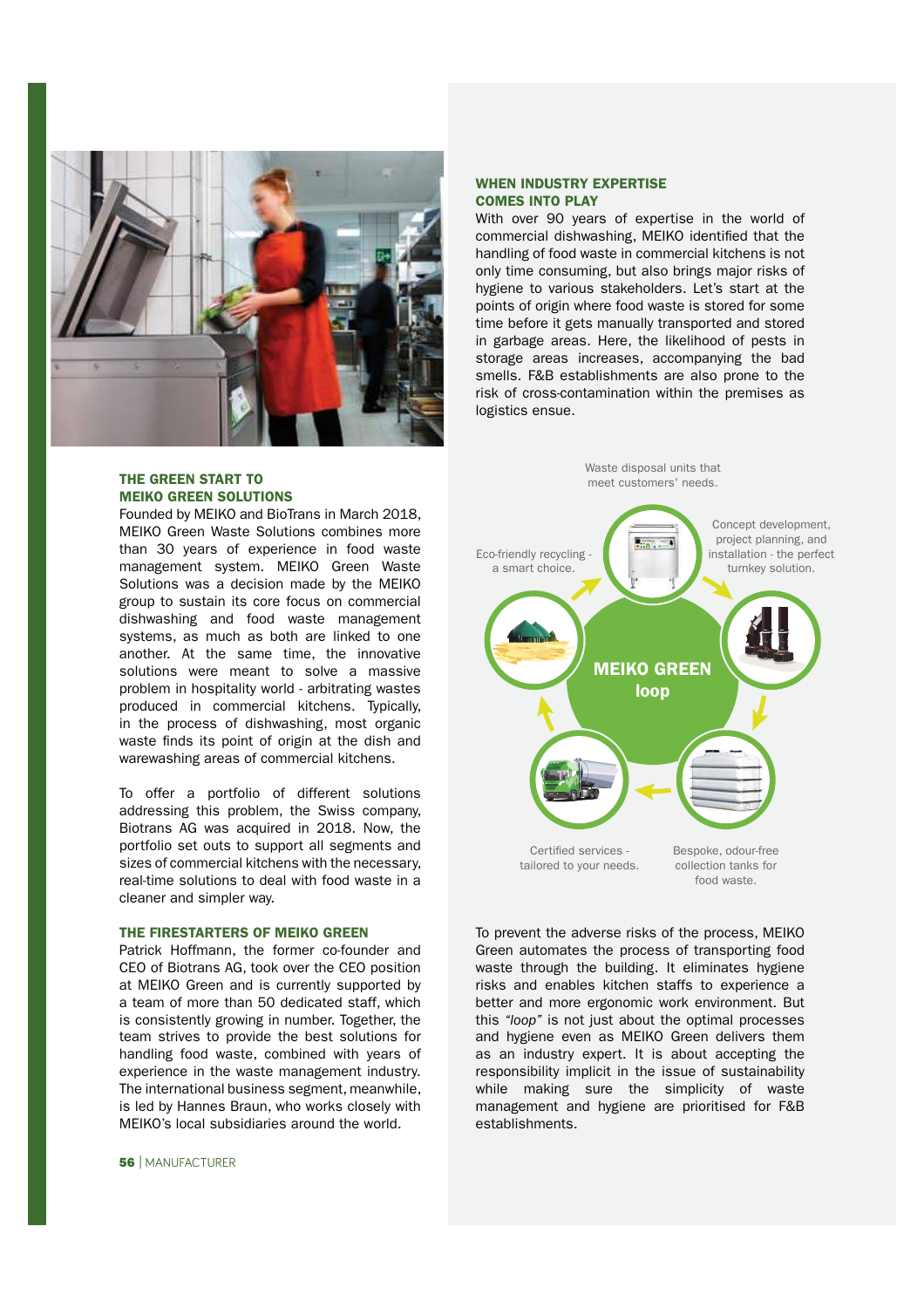

Ideally, each F&B establishment should segregate and dispose their food waste in a responsible way. The current larger F&B establishments in hotels are moving towards the direction of a more sustainable disposal of food waste, but most small F&B establishments still dispose their food waste together with their general waste. This contributes to the tremendous filling up of landfills. MEIKO's goal is to complete the *"loop"* by harvesting energy and the reusable value in food waste, and use them for environment in a GREEN way.

#### THE BIGGER, GLOBAL GOAL

*"We follow the global goal of doing positive things for our environment,"* MEIKO Green's team stated. Presently, in Europe, MEIKO Green is leading the industry by using anaerobic digestion plants to process organic waste to produce biogas, which leads to an output of energy and heat. The digestate deriving from the process is used as fertilisers in farming. In other parts of the world, organic waste is still disposed as landfills or diluted together with kitchen wastewater for final treatment in wastewater treatment plants. Yet, regulations are constantly changing around the globe as a way of accommodating a more sustainable and economical society.



But without the right technology, that is nearly impossible. Thus, MEIKO Green's portfolio is set up to support these global developments with the necessary technology. This involves the precise analysis of waste workflows for different F&B establishments, providing tailor-made solutions for them, and customising the installation of MEIKO Green's systems.

MANUFACTURER | 57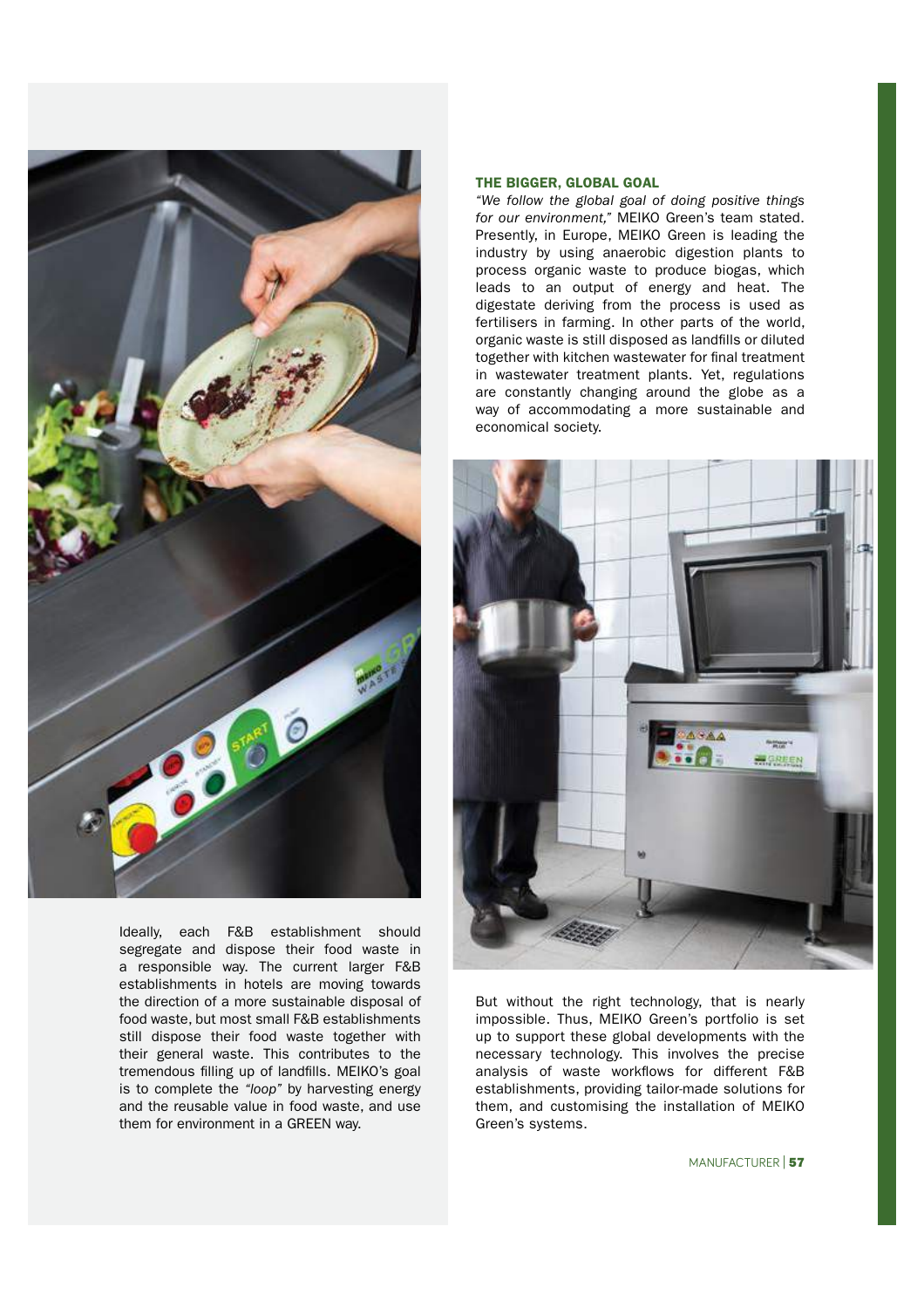

#### DEBUNKING THE MYTHS OF WASTE MANAGEMENT

Waste management also brings various versions of truth and palettes of discussions when the question *"why people do not manage their waste properly"*  arises. To uncover the truth, let's allow MEIKO Green to debunk some of the myths surrounding the question:

### *"Waste management is expensive to operate."*

*Yes, a food waste management system certainly comes with an investment. But when an F&B establishment views it in the long term (perhaps, over 10 years), its* !*nancial bene*!*ts prevail. Savings in terms of disposal cost, pest control, energy, plastic bags, and even time amongst other savings have to be evaluated in details to obtain a clear picture of the return of investment. Additionally, possible changes in regulations in the future must be considered as early as today when making this decision. Regulations such as making the adoption of grease separator mandatory in many regions of the world, will de*!*nitely put F&B establishments in tough spots to follow. Apart from financial benefits, we should also avoid underestimating the social and environmental aspects that are rising on the global spotlight. Some governmental bodies are beginning to thread on the movement by accommodating regional funding of grants for businesses that invest in more sustainable alternatives.*

#### *"Waste management demands space."*

*According to MEIKO Green's analysis of current F&B operations, it is found that in most cases, the current space availability for the organic waste disposal process is enough as to install a food waste management system. But space demands can be an issue for some F&B establishments if the amount of food waste exceeds the amount that can be treated on site. In that case, MEIKO Green recommends the grouping of a several establishments to cater to a mid-size food waste system for onsite treatment. If the food waste is to be transported away from the premise, MEIKO Green can cater to small units of food waste grinders suitable for smaller spaces. As a matter of fact, a proper, planned food waste system would help reduce the space needed for a commercial building bin centre since the wet waste will no longer be there!*



## *"Waste management demands labour."*

*MEIKO Green believes that eliminating the manual transportation of food waste throughout the F&B*   $e$ stablishments can bring significant time savings. *This is due to the elimination of logistics and regular cleaning procedures for corridors, lifts, and storage areas where organic waste has been carried through. Because MEIKO Green's automated food waste transporting system allows food waste to be entirely pumped or vacuumed from the infeed station directly to the storage tanks or any on-site food waste treatment, the need for labour is significantly reduced. In other words, the manual transporting of food waste*   $can be finally eliminated.$